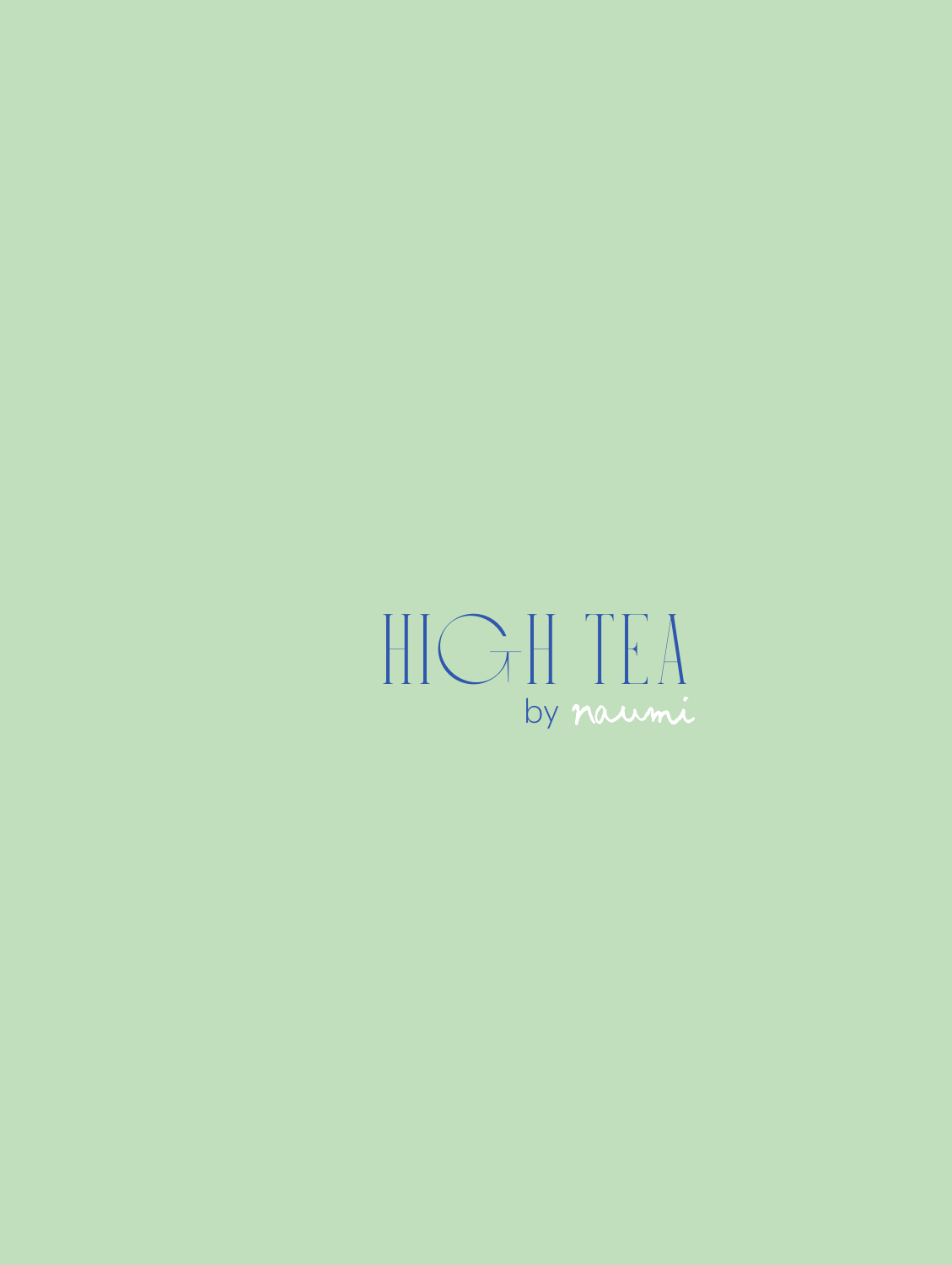Our dedicated team are here to guide you on your voyage of discovery, it's our special-tea. Sip, delight and savour new brews. Raise your cups, saucers and pinky fingers to the world's most widely consumed beverage (after water of course).

We have your favourites, and something a little more unexpected for those who are ready to delve into a whimsical world of flavour. We delight in serving teapots of exquisite flavours with six categories of tea ranging in complexity, fragrance and intrigue.

Fancy a cuppa?

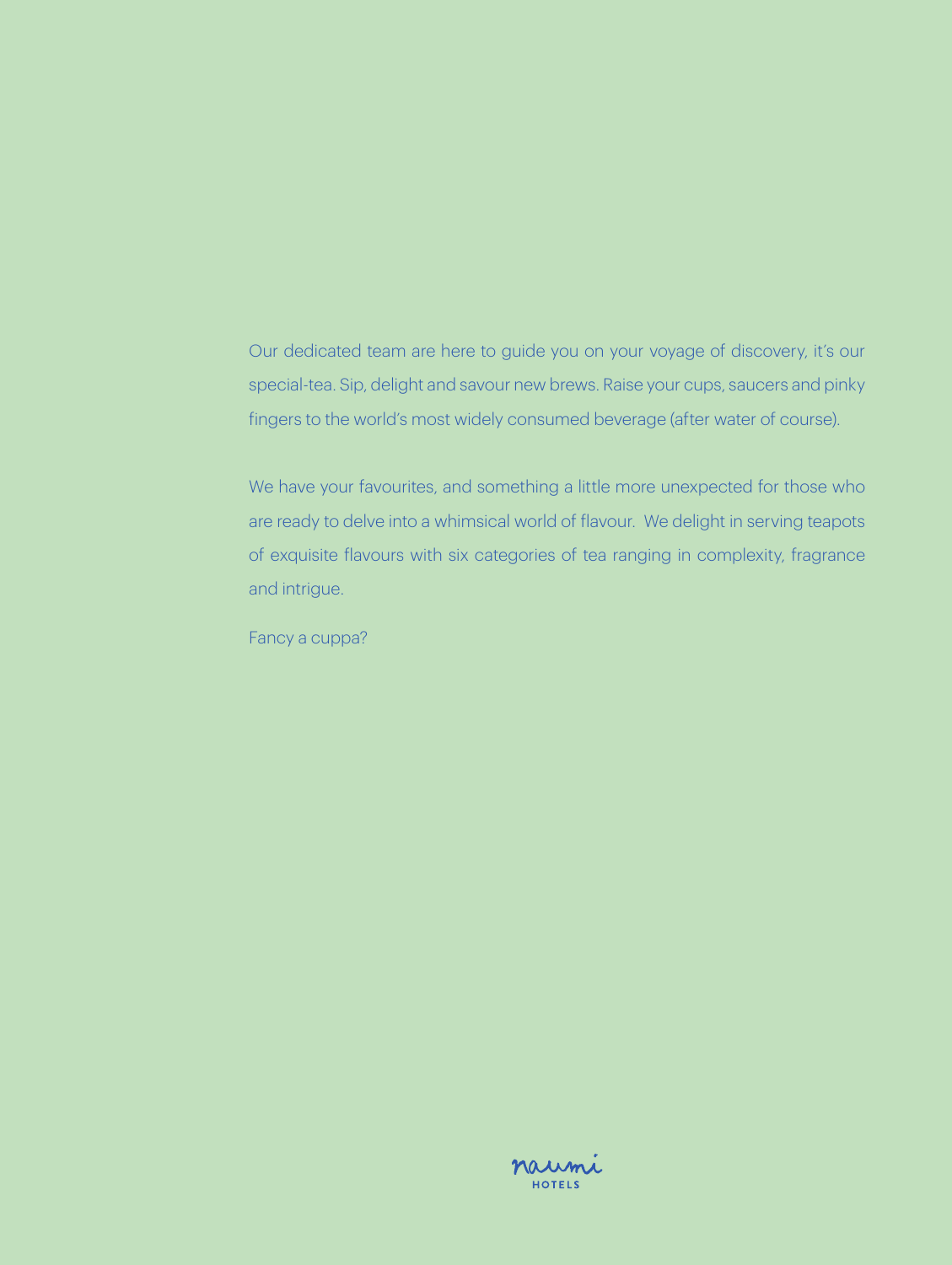# savoury

Gin & Beetroot cured Ora King Salmon on Harvest Rye Toast with Ora King Salmon Caviar, Philadelphia Cream Cheese and Micro Dill (gf)

Cucumber and Lemon Mascarpone Sandwich (gf, df available)

Seared Silver Fern Venison Loin Tart with Beetroot Horopito Relish, Horseradish Mayo and crispy Sage

Kapiti Kikorangi and Zucchini Croquette, with Plum Gel and Micro Herbs

## duo of scones

Vanilla Raisin

Cheese served with Orange Crème Fraiche and Jam

## **SWEET**

Yuzu Meringue Tart

Mandarin Mousse and Ginger Jelly Entremets

Matcha Mousseline and Cherry Gel Craquelin

Lychee Cream Cheese and Black Sesame Financier

Coconut, Passsionfruit and Kaffir Lime Opera Slice

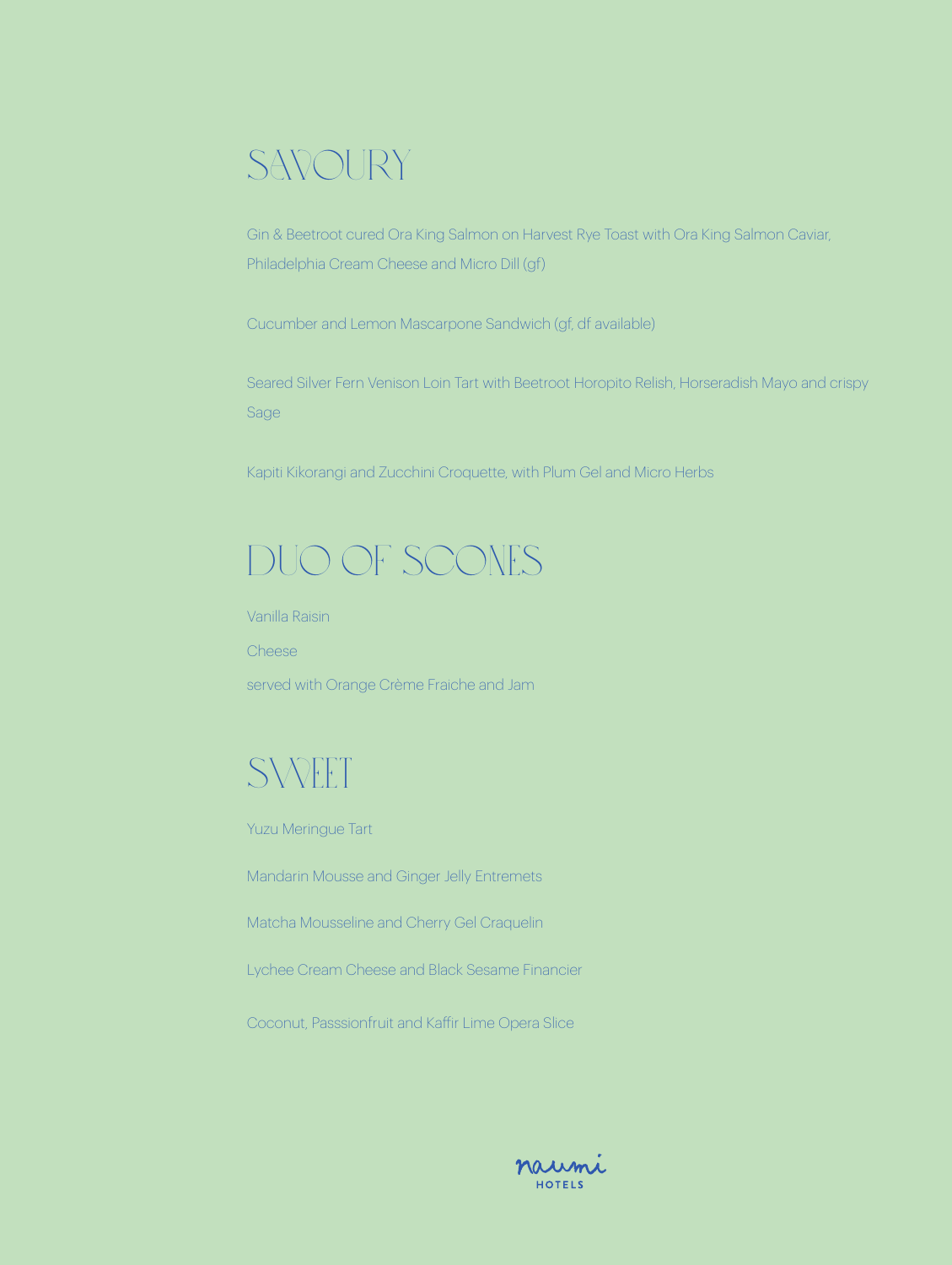# naumi signatures

### Silver Moon

A fusion of handmade green teas blended with forest berries and natural vanilla. Decadent, with just a hint of soft spice.

## Queens Choice

Orange Pekoe black tea, roasted oolong tea, safflower, cornflowers, calendula, natural blackberry and natural strawberry. The light notes of roasted oolong are combined with Sri Lankan black tea.

### Choc Chilli Chai

Black Tea, Cardamom, Cinnamon, Star Anise, Black Peppercorns, Bay Leaves, Chilli Flakes and Daintree Cacao. Chai with a twist, spice things up with a rich chocolate finish.

### Lady Naumi

Peppermint, spearmint, lemon verbena, lavender, black cohosh, dong quai, liquorice root, ashwagandha root, St johns' wort, red clover and rose petals. A blend of herbals to help calm your body and mind. The delicate floral notes are supported by soft mint with a hint of lemon.

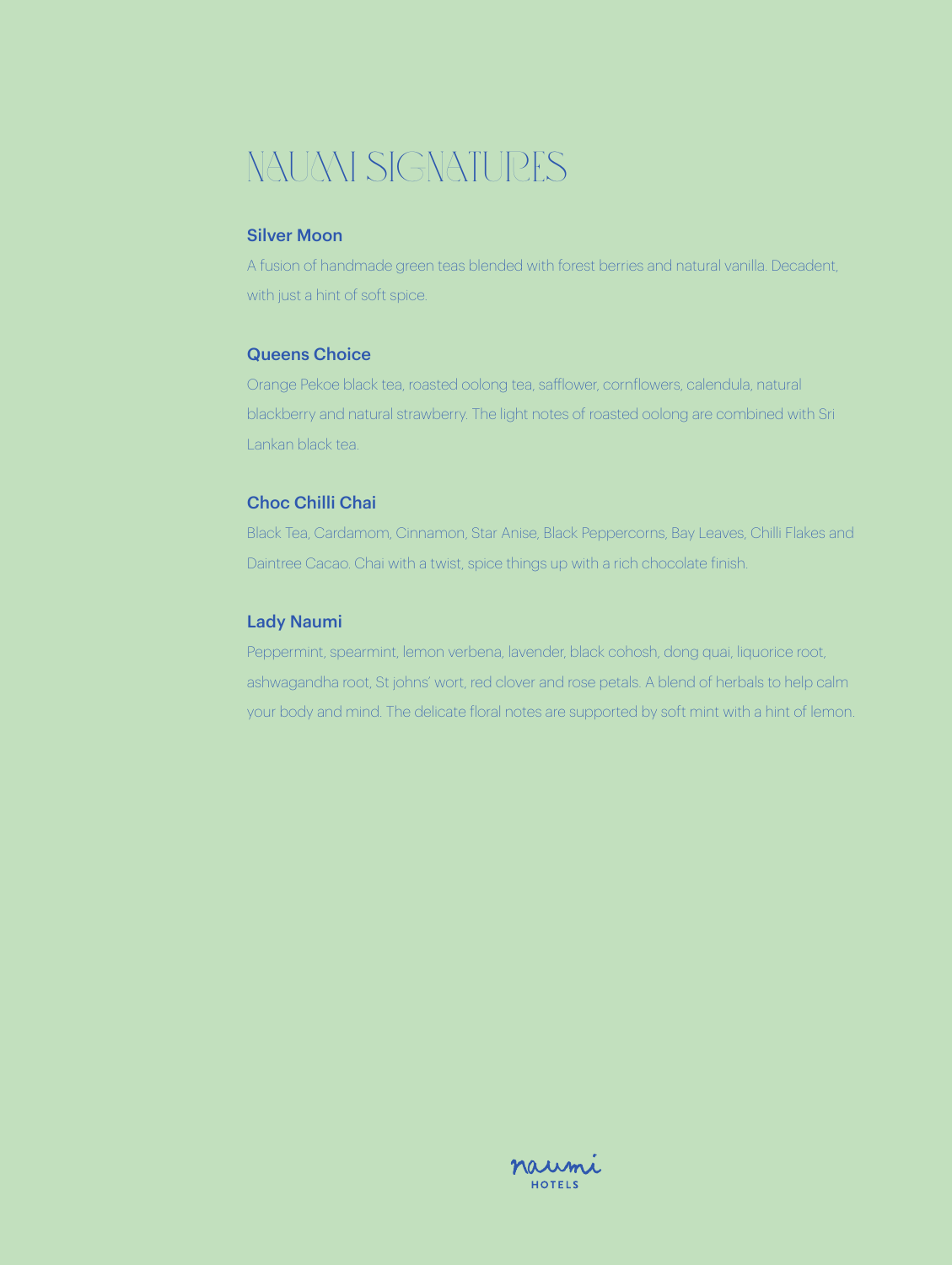# whimsical whites

Minimally processed and made with the freshest leaves and unopened buds of the camellia sinensis plant, white tea boasts fruity and floral notes. Quietly spoken, don't let that fool you white tea is complex with is its smooth, delicate flavour and natural goodness.

### Silver Needle

Originally from Yunnan Province, China, this tea has a light floral aroma of orchids and a delicate but sweet flavour.

### Lychee, Vanilla & Rose

White Tea, Rose Petals, Natural Lychee and Natural Vanilla. An exotic blend of florals, delicate fruits, and notes of vanilla bean.

### Hemp White Light

Hemp, White Tea, Tulsi, Nettle Leaf, Rose Petals and Jasmine Flower. Treat yourself to the antioxidants of white tea and nettle, vitamin C benefits of Rose and aromatic compounds of Jasmine.

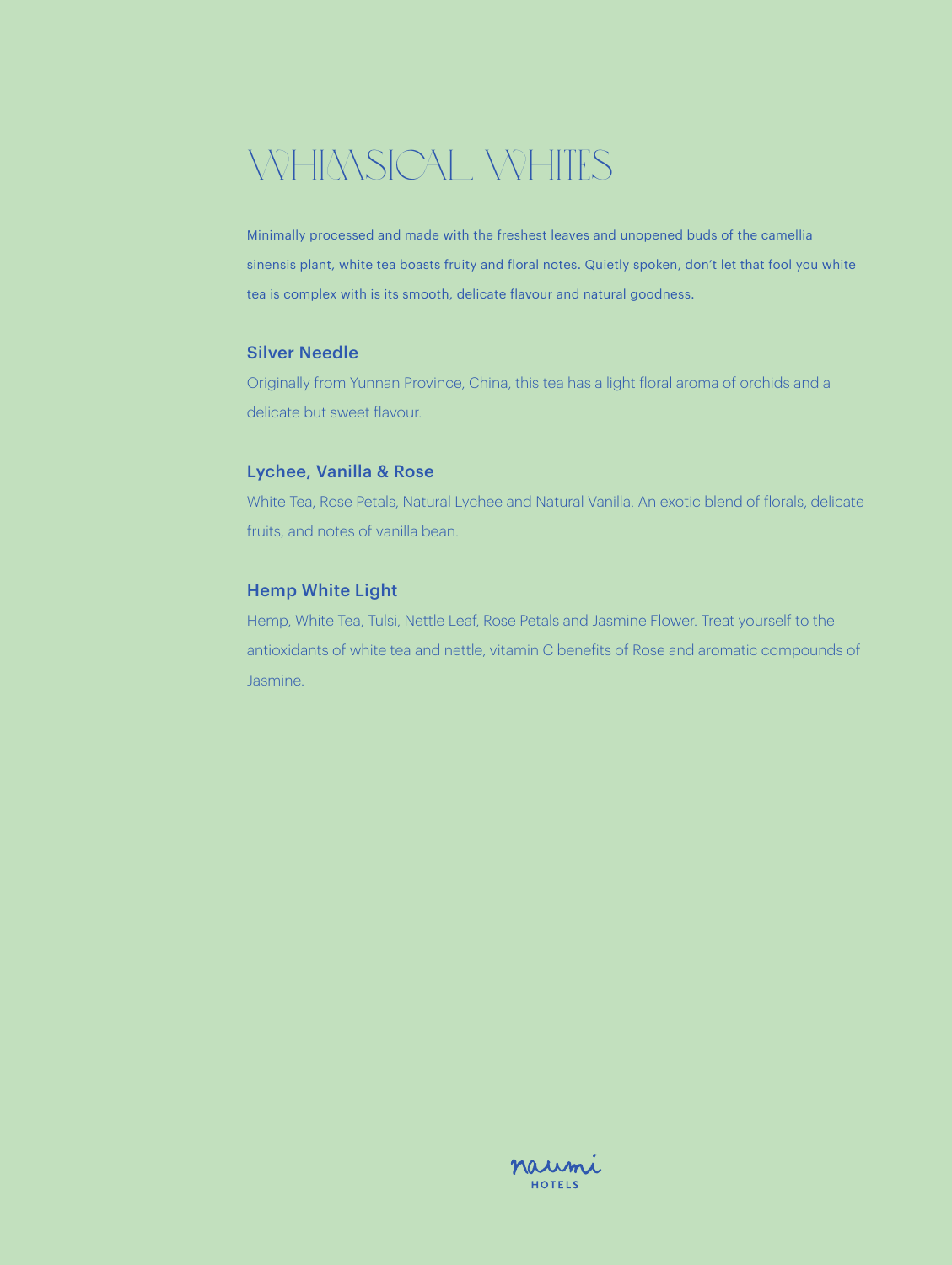# GLORIOUS GREENS

Green tea provides a rich and natural source of antioxidants such as polyphenols, flavonoids and catechins and is bursting with the plant-based goodness. Used in traditional Chinese, Indian and Japanese medicinal practices for centuries, it's time to drink your greens.

### Hua Shan Mao Feng

Fragrant and refreshing with light, sweet, vegetal notes, this green tea has flavour notes of fresh roasted almonds

#### Jasmine Pearls

These delicate, hand rolled pearls are from Fujian and have a sophisticated jasmine flavour. The tea is layered seven times with fresh jasmine flowers to produce the unique flavour and aromatic blend of green tea and jasmine.

### Peach Bellini

A blend of green tea, freeze dried raspberries and stone fruits, this tea blend is energising and refreshing.

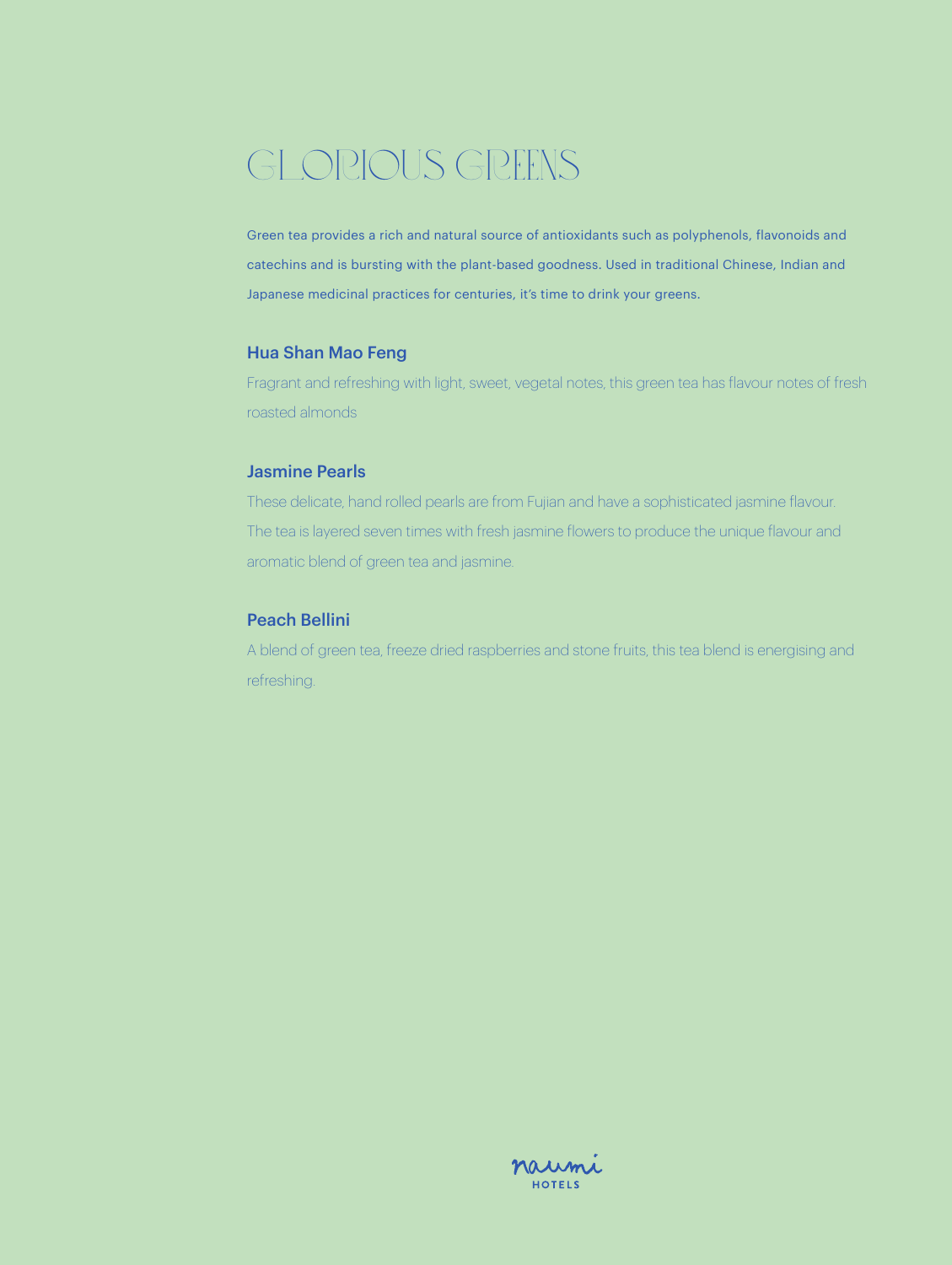# YUMMY YELLOWS

Hailing from China with ancient influences, yellow tea is rare with a soft and delicate yet floral aroma and a unique mellow flavour. The cousin of green and white tea, the tea leaves are wrapped in wet paper or cloth to induce a mild oxidation process through steaming. The leaves are then oxidized for up to three days producing a yellowing effect.

### Huang Da Cha

Also known as 'coffee of tea'. During processing the tea is heavily roasted and undergoes further processing which results in the unique flavour, similar to mild coffee.

## ool ONG TEA

Oolong boasts many health benefits and tickles the tastebuds with complex undertones and tantalising hints of black and green tea tastes. A little introverted, oolong tea was traditionally drunk by Chinese for centuries. With light green tea notes spilling over with floral and vegetal flavours, this tea will make you say ooooh!

### Formosa Oriental Beauty

Lightly oxidised with delicious fruit and honey notes, this oolong tea produces a sweet, light, golden sip. Known as the champagne of oolongs, we say cheers to that!

### Oolong Chardonnay

Oolong Tea, Papaya Chips, Orange Peel, Cinnamon Chips, Rose Petals, Vanilla Bean and Natural wine flavours. A hand blended and lightly roasted oolong bursting with light spice and fruit notes finished with soft rose and vanilla beans. The natural chardonnay notes add an unexpected flavour kick.

naumi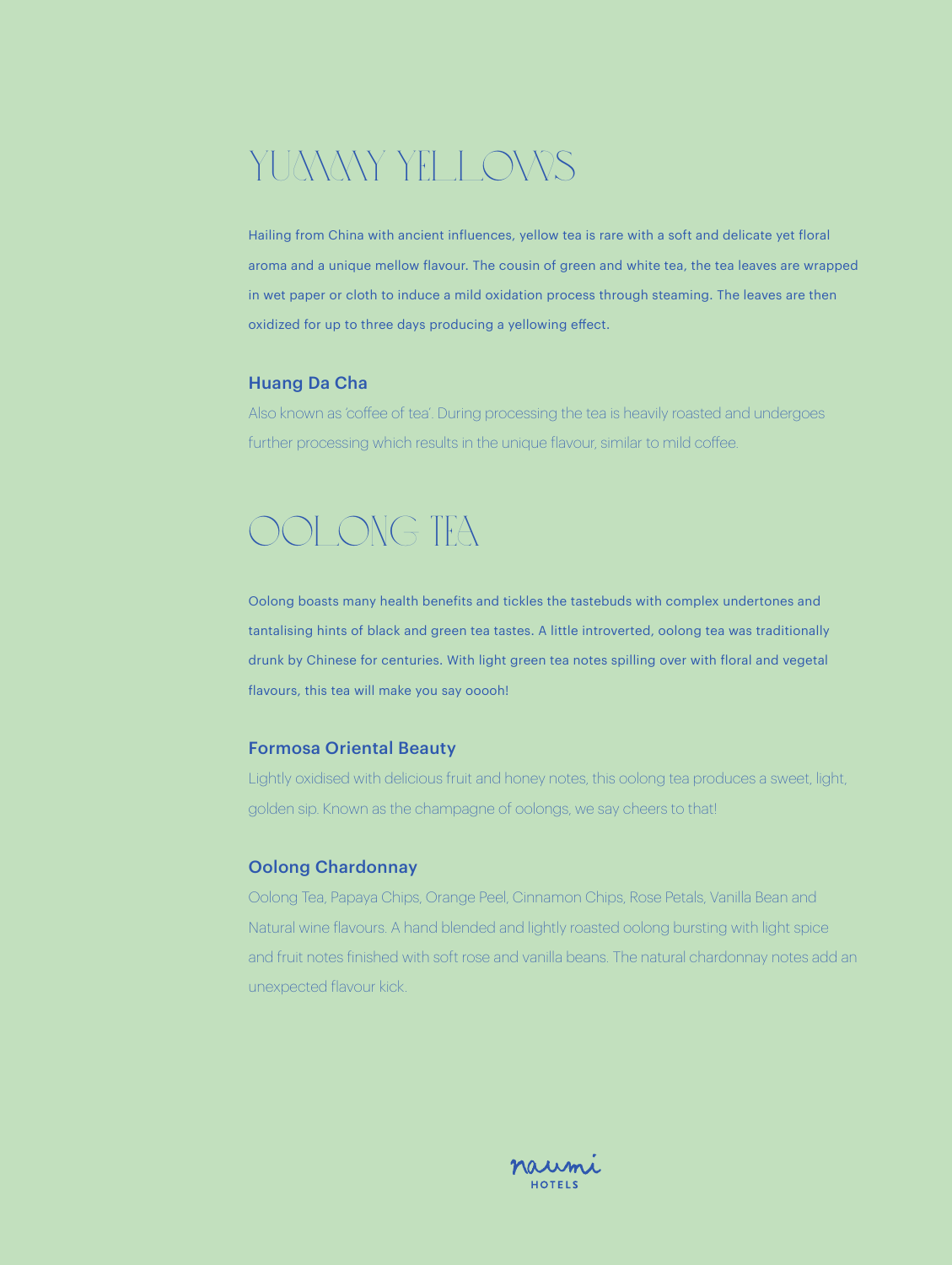## bold blacks

The world is your oyster as each black tea has a completely different taste. Strong, full-bodied and bold flavours are paired with notes of honey, malt, chocolate, toast and caramel. Pick your poison.

### Beauford Black

A unique blend of black teas, where muscatel and floral notes meet caramel and anise.

### Breakfast At Naumi

Kick start your day with our bold take on the classic English Breakfast. This tea is full-bodied with malty undertones and a dash of natural sweetness.

### Wild Summer

A handcrafted organic black tea from Bankitwangi estate in Indonesia. This fan favourite boasts notes of honey and malt which presents a delicious bronze coloured liquor.

### Darjeeling Glenburn

Darjeeling known as the champagne of teas is from the famous Glenburn estate. A first flush Darjeeling with soft floral notes and a citrusy finish. Don't be fooled by the champagne-colour, were raising a glass to health (benefits).

### Grey Gentleman

A classic Earl Grey with a twist. This blend of black tea has been delicately infused with natural bergamot, lemon and orange peels and blue cornflowers.

### Daring Darks

This is a unique category, the health benefits of Dark tea have been documented by the Chinese for centuries and we are sharing the secret. The first wealth is health.

### Emperors Puerh

Naturally ripe, pureh tea yields a strong and earthy fragrance.

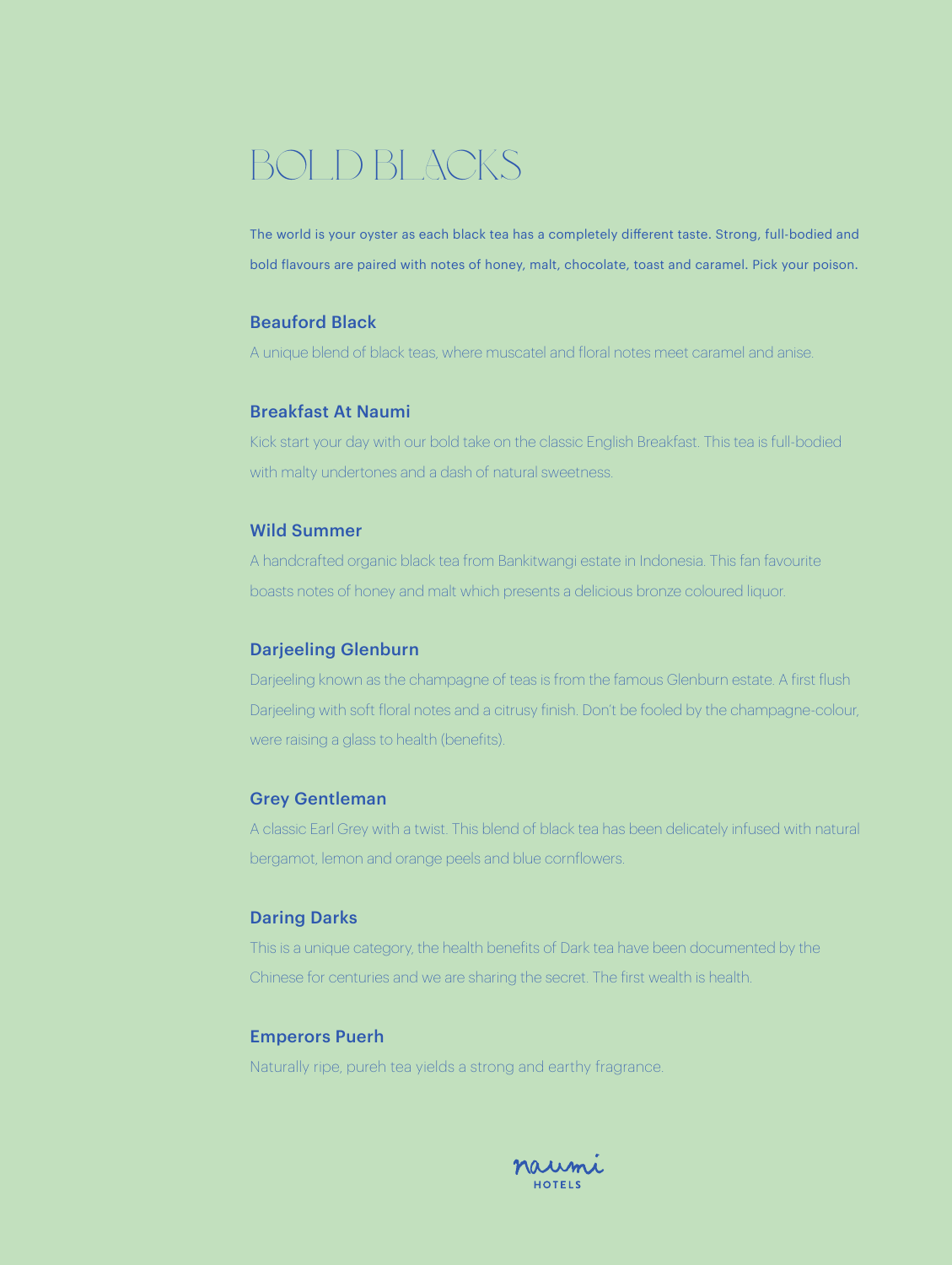# holistic herbals

A collection of flowers, fruits, herbs and spices combine into some of our most deliciously wholesome blends. Naturally caffeine free, these may be called tisanes or herbal infusions to prevent confusion with "tea" made from the Camellia Sinensis plant.

### Eternal Summer

A fragrant South African red tea with notes of sweet summer rose blossoms and dried forest berries.

#### Mate Tea

A traditional herbal infusion from South America. Fresh, grassy notes and a mild sharpness, Mate naturally contains a high level of vitamins, minerals, and antioxidants.

#### **Detox**

Hemp Husks, Nettle Leaf, Dandelion Root, Burdock Root, Rhubarb Root, St Marys Thistle, Liquorice root, Lemon Peel, Lemon Verbena, Red Clover and Calendula create a cleansing sip to savour.

## Hangover Tea

Nettle, Lemon Balm, Wormwood, Ginger Root, Fennel Seed, Angelica Root and Chamomile. Designed to support a clear head and settle your stomach.

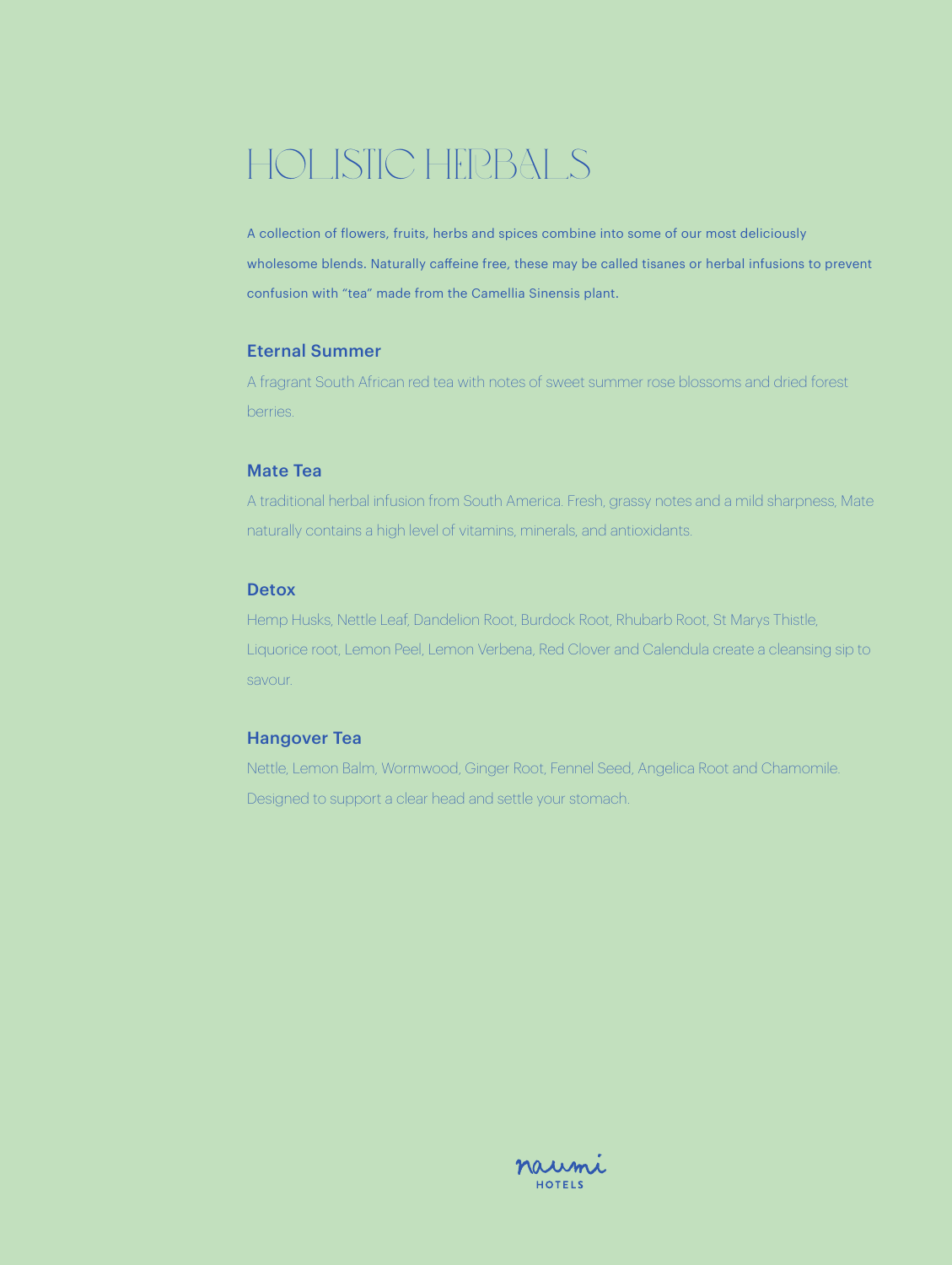# majestic minis

100% natural and pure blends designed for kids.

### Berry Special

A fruity rooibos blend with apricot overtone. This tea contains blueberries, pomegranate, currants and dried apricots.

## Purple Haze

A fragrant aroma of lavender perfectly paired with the sweet flavour of cacao, coconut and honeybush to calm the nerves.

## Serenity

A calming blend containing relaxing ingredients such as chamomile, lemon balm, lavender and rose petals. Lemon balm may also help with anxiety and improve focus.